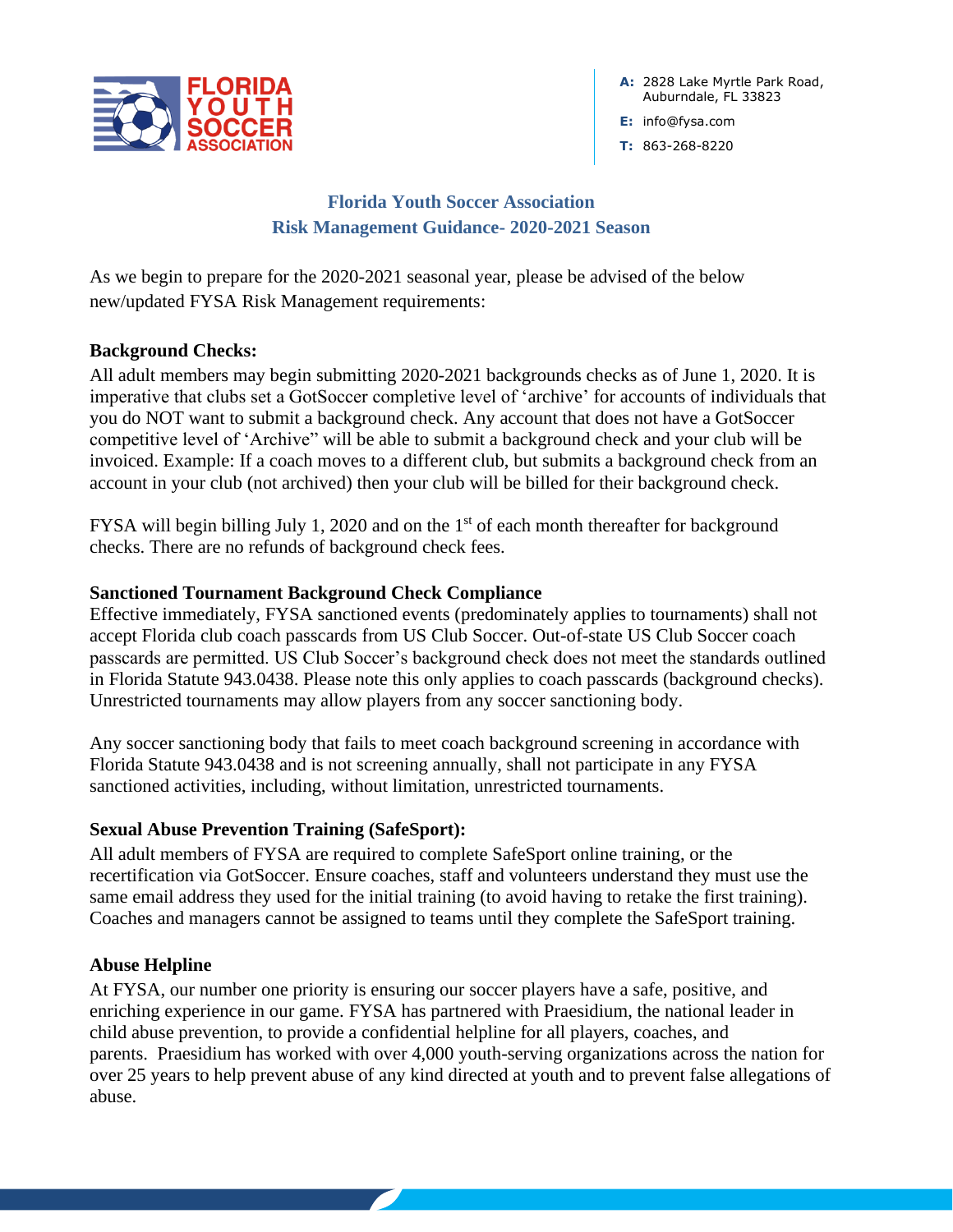

**A:** 2828 Lake Myrtle Park Road, Auburndale, FL 33823

**E:** info@fysa.com

**T:** 863-268-8220

If you ever have a concern related to any child's safety, please feel free to call Praesidium's helpline at (866) 607-7233 24 hours a day. This number and information will be communicated to FYSA players periodically throughout the season.

### **New Risk Management Policy:**

FYSA has adopted a new Risk Management Policy. It is linked [here](https://www.fysa.com/assets/56/6/fysa_riskmanagmentpolicy_final.pdf) and on the FYSA website. This policy is quite lengthy and encompasses all things risk management. This policy formalizes FYSA stance and obligations under the SafeSport Act of 2017, Florida Statute 943.0438 (concussions and background checks), USYS Risk Management Policies, US Soccer recommendations, best practices etc.

It is the duty of each affiliate to ensure board, staff, coaches, volunteers, parents and players are aware of this policy. We encourage you to include this policy in your registrations, as well as, distribute this policy to your entire club. It is important that we all understand the inherent risk to our youth players and act accordingly.

#### **Concussion management:**

It is required that all FYSA adult members complete the online CDC Heads Up Concussion Training module. The certification is valid for two years. Additionally, FYSA adheres to the requirements for concussion management and protocol as stated in Florida Statute 943.0438. Compliance includes:

- 1. Delivering concussion education to all registered FYSA members
- 2. Requirement of an informed consent waiver specifically explains the nature and risk of concussion and head injury, including the risk of continuing to play after a concussion or head injury (to be signed by parents). This is required each seasonal year.
- 3. Possible concussion notification form (when a concussion has been suspected).
- 4. Medical clearance form, which includes a written medical clearance to return stating that the youth athlete no longer exhibits signs, symptoms, or behaviors consistent with a concussion or other head injury.
- 5. Return to play concussion protocols (outlined medical clearance form).

FYSA has created documentation for affiliates to ensure compliance with Florida Statute 943.0438 (posted to the FYSA website). FYSA affiliates are responsible for the collection and keeping of these documents for ALL registered players. Affiliates may recreate these forms digitally or create their own as long as they meet the required criteria above.

#### **Primary Field Declarations:**

Primary Field Declarations will be completed for all affiliates based on declarations from 2019- 2020 Re-Affiliation Forms. Affiliates only need to submit CHANGES using the Primary Field